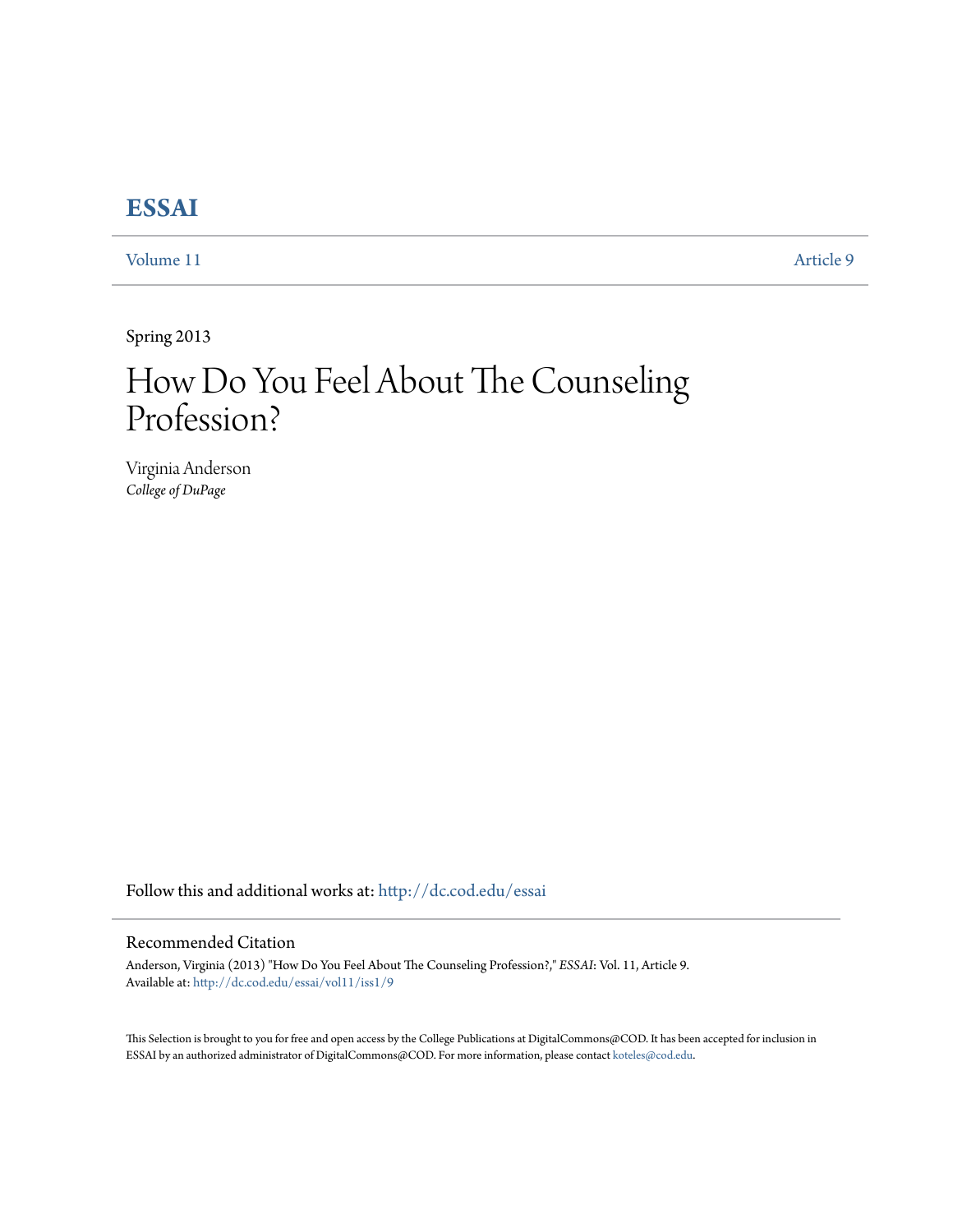How Do You Feel About The Counseling Profession?

by Virginia Anderson

(Honors English 1102)

 $\mathbf{\Sigma}$  e call him a counselor or psychologist, that person hiding behind a clip board and asking "How do you feel about that?" to a patient reclined on a couch retelling the woes of their childhood. But is this true? Is this what it means to be a counselor? And what is the We call him a counselor or psychologist, that person hiding behind a clip board and asking<br>
"How do you feel about that?" to a patient reclined on a couch retelling the woes of their<br>
childhood. But is this true? Is this w in America, not only are more people being seen by counselors and psychologists but more people are going to school for jobs relating to mental health. The profession of psychology is taking off as a career. According to the United States' Bureau of Labor Statistics, the growth rate of employment for counselors and psychologists is between 22% and 37%, well above the 14% average (United States… "Psychologists" and United States… "Mental Health Counselors…"). I am going to explore what it means to be a counseling professional and how to become one.

I went to a counselor when I was younger at my mother's behest. Lindsey De Los Santos was her name and, to my surprise, she was wonderful to talk to. There were no clipboards and she never asked, "How do you feel about that?" Being able to talk to a third party and getting someone else's opinion on what was going on in my life was very therapeutic and insightful. The best way I can describe my counselor was that she was like a best friend. Lindsey was not allowed to tell anyone anything I told her, like how best friends keep secrets. She was a good listener, smart, and calm. This is what sparked my interest in professions that counsel patients.

To begin with, the two professions that primarily focus on counseling are counselors and counseling psychologists. Other professions such as psychiatry and clinical psychology offer counsel, but they also have an emphasis on medication since they deal with patients who have more severe mental health issues. Counselors and counseling psychologists are careers in psychology that focus on treating patients who have moderate issues that can mainly be resolved without medication and predominantly through talk therapy.

To fully understand the counseling profession, it is important to learn how it began. The first psychology laboratory was created in 1879 by a man named Wilhelm Wundt (Weiten 4). Wundt merged his two interests, philosophy and physiology, advocating for psychology as a new and independent science. While Wundt created his laboratory in Germany, the new science spread rapidly in the United States. Psychology took root in the United States when G. Stanley Hall established the first research laboratory for psychology at John Hopkins University in 1883 and the first coalition for psychology called the American Psychological Association (APA) (5).

Then in 1952, four separate associations came together in Los Angeles and formed the American Personnel and Guidance Association (APGA) with Robert H. Shaffer as the first president (Yep 65; Hodges 7). The first goal of the APGA was training and occupational counseling in high school and college settings (Hodges 7). By 1992, the APGA changed their name to the American Counseling Association (ACA) (*American Counseling*). The ACA dealt with many obstacles such as the lack of clarification on what it meant to counsel someone as a profession, the lack of credentials available for counselors, and the lack of academic programs explicitly aimed for counseling (Hodges 7). The popularity and credibility began to rise for counselors when accreditation for graduate programs was provided by the Council for Accreditation of Counseling & Related Educational Programs (CACREP), and when certification was attainable by the National Board of Certified Counselors (NBCC). The CACREP is now a recognized organization authorized to certify master's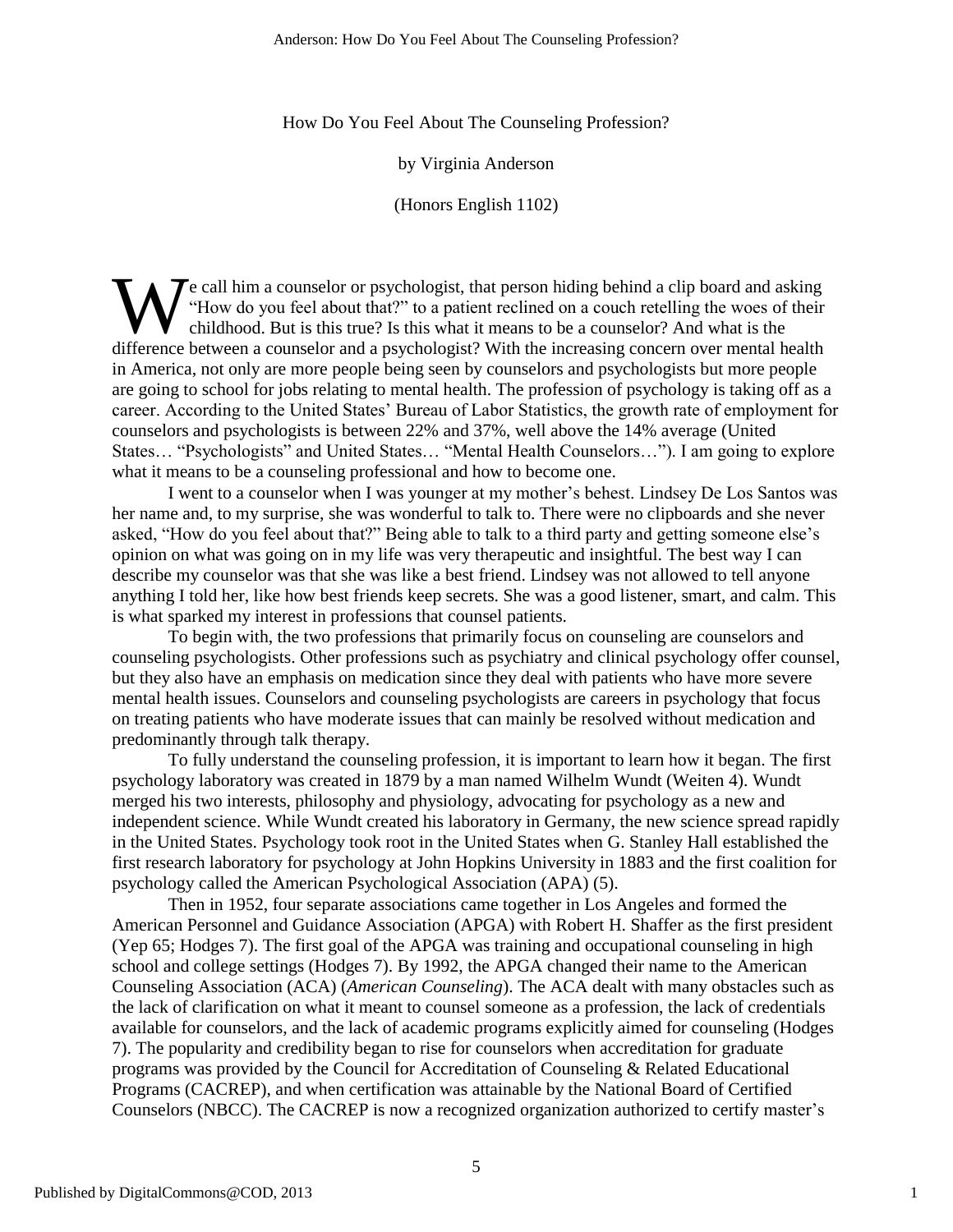degrees in many areas of specialty and certify a few doctoral programs, while the NBCC offers four main certifications to counselors (Hodges 8).

As the science of psychology grew, two fields of psychology emerged: applied and academic. Academic psychologists are more focused on researching to create new information or teaching in a school setting (Wegenek and Buskist 29). Applied psychology is "the branch of psychology concerned with every day, practical problems" (Weiten 12). The counseling profession falls under the field of applied psychology.

So what is the difference between a psychologist and a counselor? In order to hold the title "psychologist", a doctorate degree of PhD, EdD, or PsyD has to be completed (Hodges 11). Counseling psychologists are equipped to administer psychological evaluations, make a diagnosis of mental disorders, and offer counseling. They are also able to conduct research and teach in their field (*Getting In* 42). Some of the ways counseling psychologists can conduct research are through observation, personality and interests tests, or interviews.

The clientele of counseling psychologists also help define this title. The book *Getting In: a Step-By-Step Plan for Gaining Admission to Graduate School in Psychology* is an APA published work and explains, "Counseling psychologists are oriented to life span issues such as career development and adjustment, marriage and family counseling, and a variety of issues encountered by most people during their life span"  $(42)$ . Counseling psychologists are defined as working with clients who have less severe problems than the patients of other psychologists, such as clinical psychologists (Wegenek and Buskist 42).

Counseling psychologists can have work settings in health care institutions, hospitals, private practices, educational settings, and public mental health centers (*Getting In* 42).This is a major distinction for counseling psychologists in the field of psychology. In an internet survey of 5666 psychologists, supervised by State, Provincial and Territorial Psychological Association, "a greater portion of counseling psychologists reported working in counseling centers, while a greater portion of clinical psychologists reported working in medical settings" (Neimeyer et al. 43).

The mean annual wage for counseling, clinical and school psychologists is \$73,090 and the median annual wage is \$67,880 ("Occupational"). This is a very high paying profession because of its required amount of schooling. The job market widely varies for counseling psychologists as the highest mean annual wage for professionals in New Jersey can be \$96,200, yet in New Mexico, where the highest concentration of jobs are, the annual mean wage is \$65,020. Though the amount of money earned for being a counseling psychologist varies from state to state, counseling psychology has had a steady job market throughout the years (Wegenek and Buskist 30).

Generally, the term "counselor" refers to a graduate who has completed a master's degree in a counseling specialty, unlike the doctorate required of a psychologist (Hodges 4). Counselors, like counseling psychologists, also provide aid to clients who have stress, depression, addiction, and many other afflictions that can hinder their ability to function properly with everyday life. Counselors work in very similar settings as counseling psychologists, such as academic settings and mental health centers, but their roles are restricted to only offering counsel.

The mean salaries for counselors depend on the setting in which they work. The U.S. Bureau of Labor Statistics outlines the annual mean salaries for counselors working in secondary and elementary schools to be \$53,750 and counselors working in junior or community colleges to be \$48,240 (Hodges 14).

Why would someone choose this profession? A counseling professional has the privilege of being a motivating factor in someone's road to recovery and that must feel rewarding. Counselors and counseling psychologists get to help patients and see them progress. While there are rewarding benefits for this profession, there are also some characteristics that are good indicators of whether this profession would be a rewarding choice for a student. A few characteristics are being open minded, maintaining a positive attitude, and the ability to be empathetic (Collision 17). It is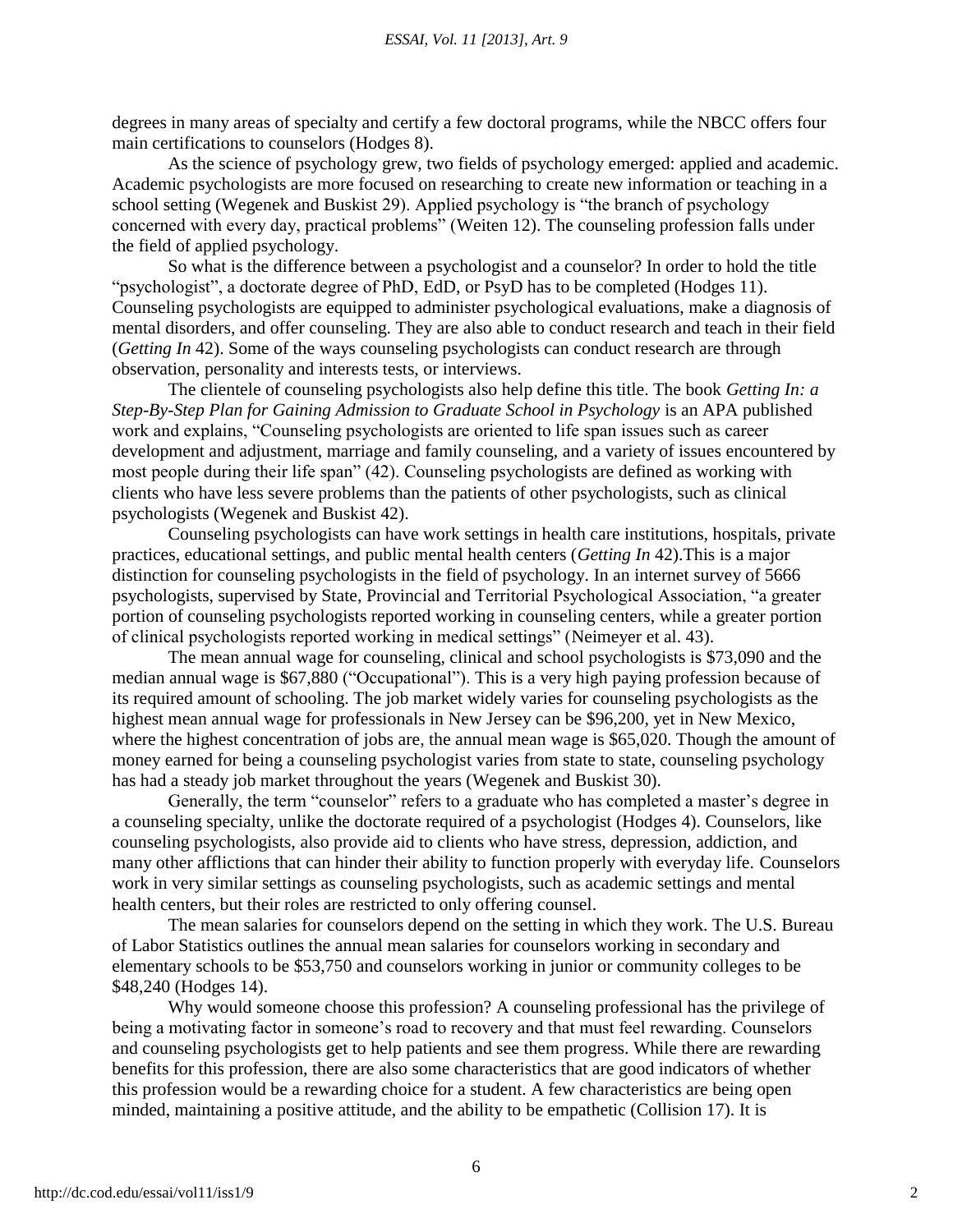important for a counseling professional to be open minded because working with clients of different cultures and backgrounds are part of the job description. It is not allowed to dictate your client's decisions, so being open minded to different opinions is an advantage. If clients are coming to be advised and guided, it is important that a counseling professional has a positive outlook on the future. Having a negative outlook on life will not foster healing or aid in coping with issues. The ability to be empathetic is also important because a counseling professional wants to comfort their patient and create an environment that makes discussion appealing.

Becoming a counseling psychologist or counselor takes a certain amount of schooling. The schooling to become a counselor and counseling psychologist have similarities and differences. For both counseling psychologists and counselors, the first step is to complete an undergraduate degree at a university. Graduating with a BS or BA in a degree like sociology or psychology is not mandatory for graduate programs, although it is beneficial (Hodges 5).

The next step is to be accepted into a graduate program and complete it (Hodges 5). There are many different graduate programs and they vary by university. Counselors will want to look for graduate programs that are accredited by the CACREP and pick a program that is in a specialty area. Some specialty areas for counselors are rehabilitation counseling, marriage and family counseling, and clinical mental health counseling (4). For counseling psychologists, a doctorate program accredited by the APA is desirable (*Getting In* 53).

Since counselors generally receive a master's degree, an important concept to know is that graduate programs offer master's degrees or terminal master's degrees (*Getting In* 52). A terminal master's degree program only awards a master's degree which means classes will not carry over to a doctorate degree and will require a separate application, acceptance and graduate processes from a doctoral program. There are other programs that are nonterminal that give master's degrees as a part of their doctorate degree. This is important to note for students making the decision to pursue a master's or doctorate degree. If a master's degree is the ultimate goal, than a terminal master's degree program would be a good choice. If a student is pursuing a doctorate degree or unsure of which one they would like to pursue, a nonterminal master's degree program may be a better choice.

Master's degrees and doctorate degrees have advantages and disadvantages. Doctorate degrees take a larger investment of time and money from a student than a master's degree (*Getting In* 53). However, professionals with doctorate degrees normally get paid more than those with master's degrees and ensure the education requirements for licensure in all states. When determining whether one should acquire a doctorate or master's degree, there is no bad choice.

The book *Getting In: A Step-By-Step Plan For Gaining Admission To Graduate School in Psychology* also gives great guidelines on how to get into a doctoral program. It recommends that students get as much research involvement as they can (54). Since psychology is a science, being able to conduct research to test hypotheses and create theories is vital. Another tip this book has is to build good relationships with teachers so they can later write you letters of recommendation and give advice. Other tips are more general like get good grades and have a firm handle on a wide set of introductory subjects. The last tip for students is to get as many experiences in the specialty you wish to pursue as possible. For counseling, an example could be volunteering for a Big Brothers Big Sisters program to help mentor a child in a local community. These tips come straight from the APA and are very informative as well as useful.

After graduation, the following step is to get a job that allows you to work under supervision, and, lastly, obtain licensure (Hodges 5). Licensure is what allows a graduate to collect private payment for private practice, bill insurance companies, and practice counseling (9). Counseling psychologists and counselors obtain licensure so that they can work without being monitored and so they can advertise themselves as counseling psychologists or counselors (*Getting In* 56). Licensure laws vary from state to state in the education required and the amount of supervised counseling needed to obtain them. The actions allowed by a profession are also defined by licensure.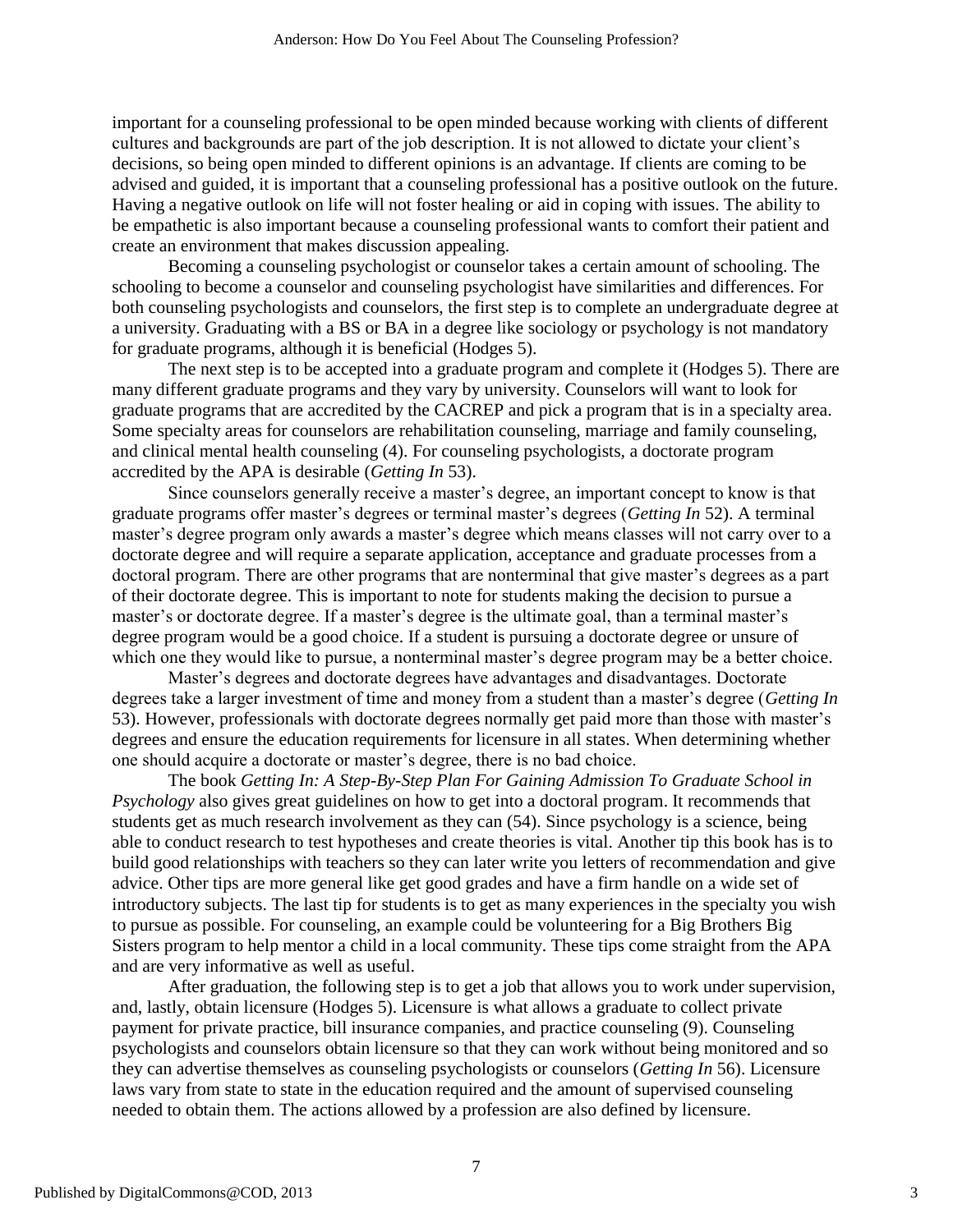To receive licensure, counseling psychologists have to pass a state board exam, which varies by state, and two years of supervised practice to be eligible for the exam. The APA is the organization that has provided licensure for psychologists. Similarly, counselors also have to pass an exam to receive licensure and the main exam, though there are many, is the National Counselor Examination which is administered by the NBCC (Hodges 27). It is important that students check their state's licensing laws and finish the required supervised practice required. Once the test is passed, a counselor or counseling psychologist is allowed to practice.

The APA has had more success in reaching a national commonality for licensure than the ACA which is still facing difficulties. The reason for this is mostly because of the many different organizations at work for counseling licensure. Both the CACREP and NBCC have been a part of creating licensure for counselors as well as the Commission on Rehabilitation Counselor Certification and others.

Once a student becomes a practicing counselor or counseling psychologist, it is important to be a part of a professional organization. Shannon Hodges, a former director of counseling programs, in her book *101 Careers in Counseling,* urges professionals to obtain a membership with a professional organization saying, "A lack of professional membership indicates less investment in the profession and that sends the wrong signal to the hiring committee or interviewer"  $(27)$ . Professional organizations publish informative and often new information on a career field and promote positive changes in the career field. They contribute to a sense of community to a profession.

There are many organizations available to professionals. For a professional whose job is to counsel, the ACA would be best association to be a part of. In addition to the ACA, there are counseling associations for almost every state, too. Membership costs for the ACA are discounted at a \$93 membership for students and an average membership fee is \$163 for professionals (*American Counseling*). They offer benefits such as health insurance, liability insurance, and discounts on car rental companies (*American Counseling*). The ACA also has an annual conference, which was on March 20th to the 24th in Cincinnati, Ohio, of this year (*American Counseling*).

There are some definite issues that are still lurking for the counseling profession. The main one being counselor identity, according to the ACA (Mascari and Webber 15). Counselors and counseling psychologists fear that their profession is going to lose its sense of identity and they want separation from each other. Psychologists have skills in research and training to conduct experiments that a counselor does not have. On the other hand, counselors have many different types of counseling that have emerged such as art therapy, dance therapy, music therapy, and adventure therapy (Hodges X). Adventure therapy, for example, seems to be the latest trend of intervention for mental health treatment of children (Tucker 155). Despite the differences, counselors and counseling psychologists study the science of psychology, take many of the same courses and learn much of the same information. It is because both counseling psychologists and counselors provide almost identical care and have similar education and training requirements that I doubt they will ever reach the degree of distinction they wish to have from one another.

The field of psychology is one of the newest sciences today. Though it may be a young field, it is very relevant in America. In the article "Policymakers Focus on School and Mental Health Proposals In wake of Shooting" published in *Counseling Today*, a publication of the American Counseling Association, authors Scott Barstow and Art Terrazas write about the relation between counselors and current events. This article addresses some proposals that President Obama introduced in January of 2013 in response to the Sandy Hook Elementary School shooting. His proposals are to regulate gun control, promote mental health treatment, and to combat the stigma mental health treatment carries. The American Counseling Association is in full support of the proposals as they believe "it should be as easy to obtain mental health treatment as it is to obtain a gun" (Barstow and Terrazas 9). President Obama's proposals suggest many courses of action such as initiating programs to hire staff for schools and police departments that are certified to administer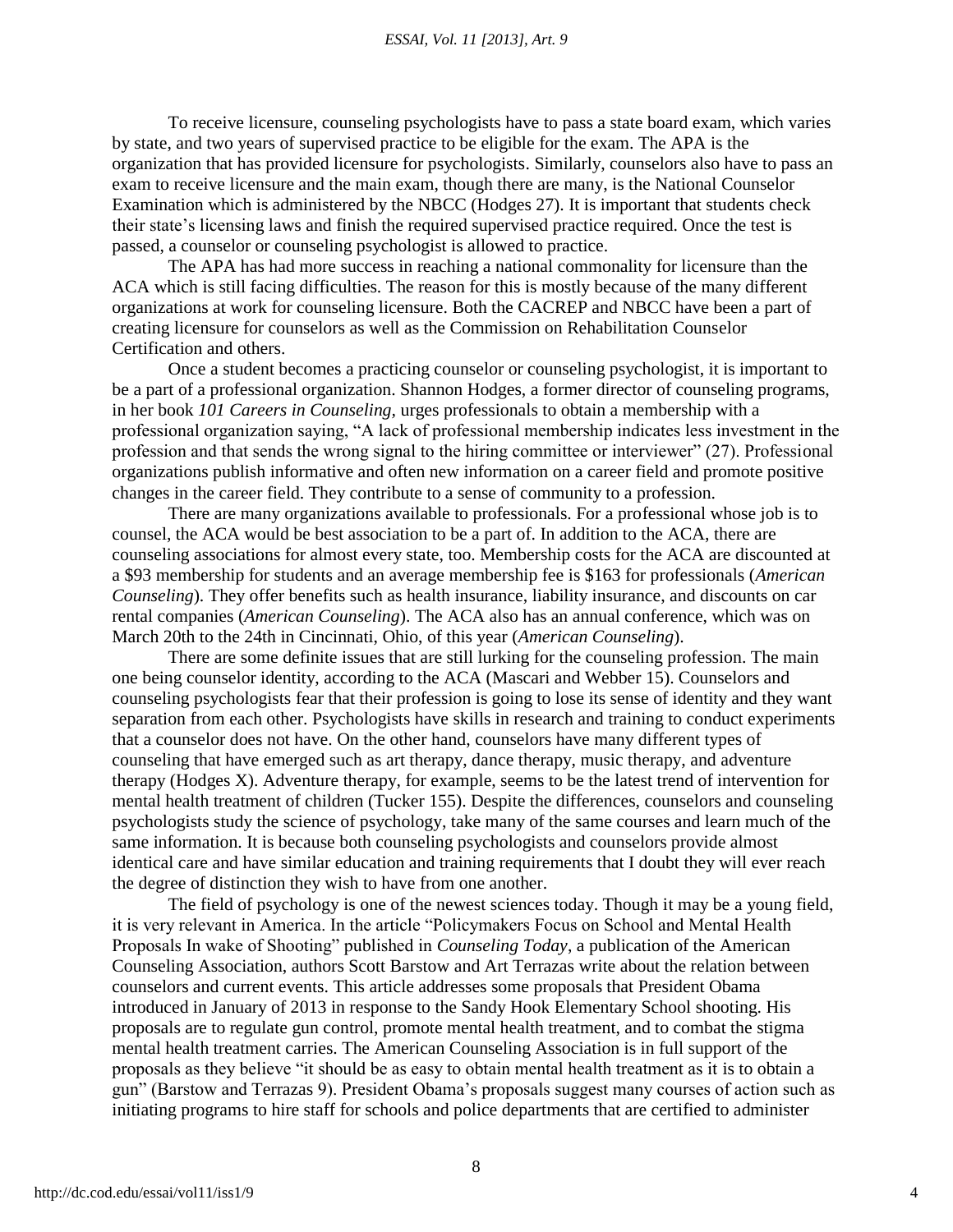mental health treatment. Other suggestions are purchasing more school safety equipment and generating emergency management plans called EMPs for schools. Millions of dollars would also be administered in the form of grants and programs to help young people with anxiety, substance abuse, trauma and general mental health concerns. President Obama's proposals are not the only course of action that is being taken to better the availability of mental health treatment; a Senate committee had a hearing for the first time in seven years about the mental health system in America on January 24, 2013. This information is exciting because it directly relates to the expertise that counselors and counseling psychologists have. Clearly, President Obama understands the importance of mental health issues and our country is becoming more aware of the need for psychological professionals.

The counseling profession is a very relevant occupation and is growing. Counselors and counseling psychologists are the professionals who are interested in helping people with everyday problems and they offer relief to their clients from their sufferings. The need for counselors and counseling psychologists is only increasing and it is a rewarding profession that anyone would be proud to practice.

## Works Cited

- Barstow, Scott, and Art Terrazas. "Policymakers Focus on School and Mental Health Proposals In Wake of Shooting." *Counseling Today* 55.9 (2013): 9. Print.
- Collision, Brooke B. *Finding Your Counseling Career*. New York: Taylor & Francis Group, 2010. Print.
- *Getting In: a Step-By-Step Plan For Gaining Admission to Graduate School in Psychology.* 2nd ed. Washington: American Psychological Association, 2007. Print.
- Hodges, Shannon. *101 Careers in Counseling*. New York: Springer Publishing Company, 2012. Print.
- Mascari, J. Barry and Jane Webber. "CACREP Accreditation: A Soulution to License Portability and Counselor Identity Problems.‖ *Journal of Counseling & Development* 91.1 (2013): 15-25*. Academic OneFile*. Web. 29 Mar. 2013.
- Neimeyer, Greg J., Jennifer M. Taylor, Douglas M. Wear, and Aysenur Buyukgoze-Kavas. "How Special are the Specialties? Workplace Settings in Counseling and Clinical Psychology in the United States.‖ *Counseling Psychology Quarterly* 24.1 (2011): 43-53. *EBSCO eBook Collection*. Web. 21 Mar. 2013.
- ―Occupational Employment and Wages, May 2011.‖ *United States. Dept. of Labor. Bureau of Labor Statistics.* Division of Occupational Employment Statistics, 27 Mar. 2012. Web. 30 Jan. 2013.
- Tucker, Anita R., et al. "The Use of Adventure Therapy in Community-Based Mental Health: Decreases in Problem Severity Among Youth Clients." Child and Youth Care Forum 42.2 (2013): 155. *Academic OneFile*. Web. 29 Mar. 2013.
- United States. Dept. of Labor. Bureau of Labor Statistics. "Psychologists." Occupational Outlook *Handbook*. 2012-2013 ed. 29 Mar. 2012. Web. 16 Apr. 2013.
- United States. Dept.of Labor. Bureau of Labor Statistics. "Mental Health Counselors and Marriage and Family Therapists.‖ *Occupational Outlook Handbook*. 2012-2013 ed. 29 Mar. 2012. Web. 16 Apr. 2013.

*American Counseling Association*. American Counseling Association, n.d. Web. 18 Mar. 2013.